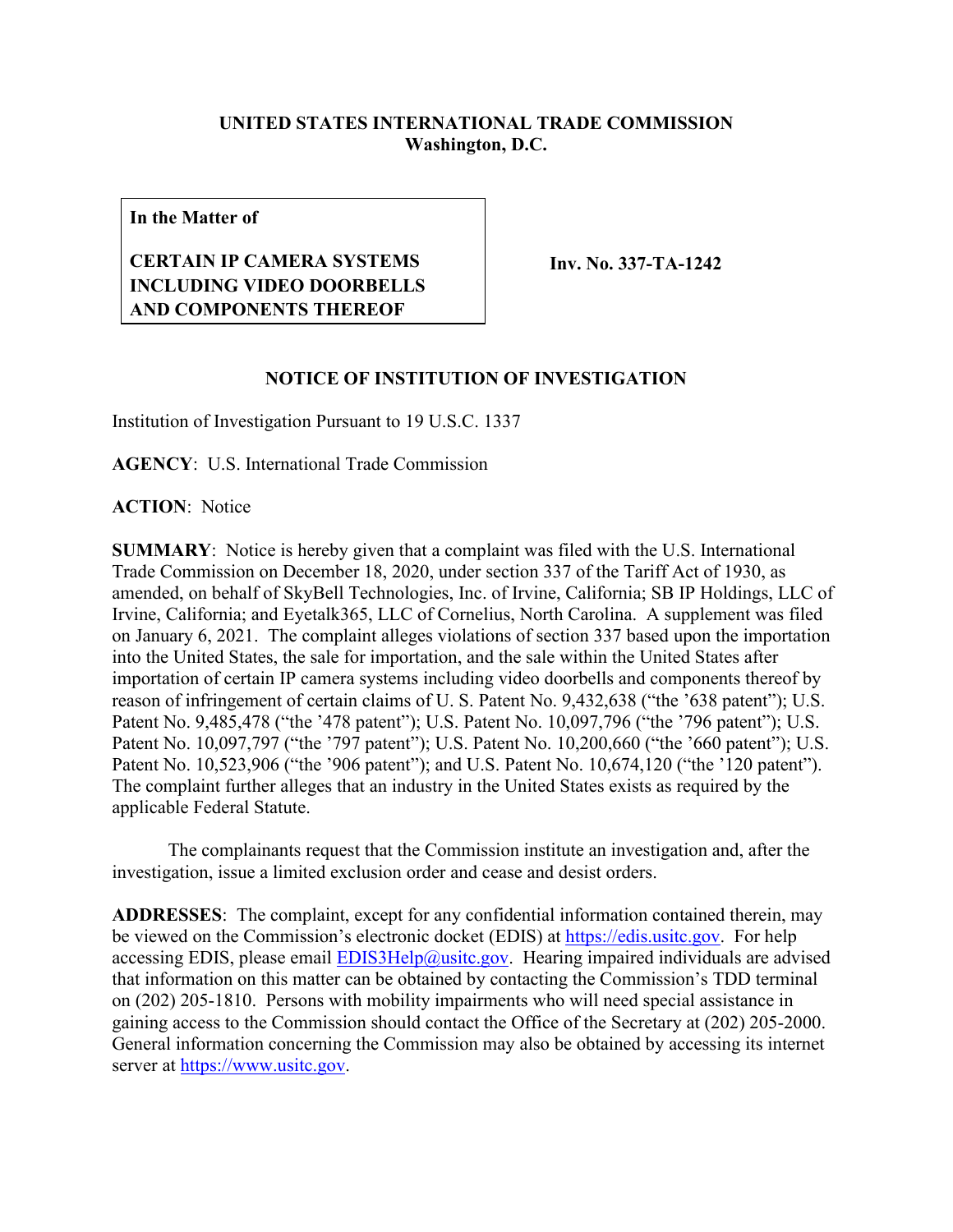**FOR FURTHER INFORMATION CONTACT**: Katherine Hiner, Office of Docket Services, U.S. International Trade Commission, telephone (202) 205-1802.

## **SUPPLEMENTARY INFORMATION**:

**AUTHORITY**: The authority for institution of this investigation is contained in section 337 of the Tariff Act of 1930, as amended, 19 U.S.C. 1337, and in section 210.10 of the Commission's Rules of Practice and Procedure, 19 C.F.R. 210.10 (2020).

**SCOPE OF INVESTIGATION**: Having considered the complaint, the U.S. International Trade Commission, on January 25, 2021, **ORDERED THAT** –

(1) Pursuant to subsection (b) of section 337 of the Tariff Act of 1930, as amended, an investigation be instituted to determine whether there is a violation of subsection (a)(1)(B) of section 337 in the importation into the United States, the sale for importation, or the sale within the United States after importation of certain products identified in paragraph (2) by reason of infringement of one or more of claim 6 of the '638 patent; claims 9-11 and 17 of the '478 patent; claims 3 and 7 of the '796 patent; claims 6, 8, and 9 of the '797 patent; claims 9, 13, 14, 16, and 18 of the '660 patent; claims 9, 13, and 18 of the '906 patent; and claim 1 of the '120 patent; and whether an industry in the United States exists as required by subsection (a)(2) of section 337;

(2) Pursuant to section 210.10(b)(1) of the Commission's Rules of Practice and Procedure, 19 C.F.R. 210.10(b)(1), the plain language description of the accused products or category of accused products, which defines the scope of the investigation, is "Video Doorbells and IP Cameras including components and internal software that comprise a camera and motion sensor and interface with a software application used on smartphones and/or remote devices";

(3) For the purpose of the investigation so instituted, the following are hereby named as parties upon which this notice of investigation shall be served:

(a) The complainants are:

SkyBell Technologies, Inc. 1 Jenner #100 Irvine, CA 92618

SB IP Holdings, LLC 1 Jenner #100 Irvine, CA 92618

Eyetalk365, LLC 12213 Potts Plantation Circle Cornelius, NC 28031

(b) The respondents are the following entities alleged to be in violation of section 337, and are the parties upon which the complaint is to be served: